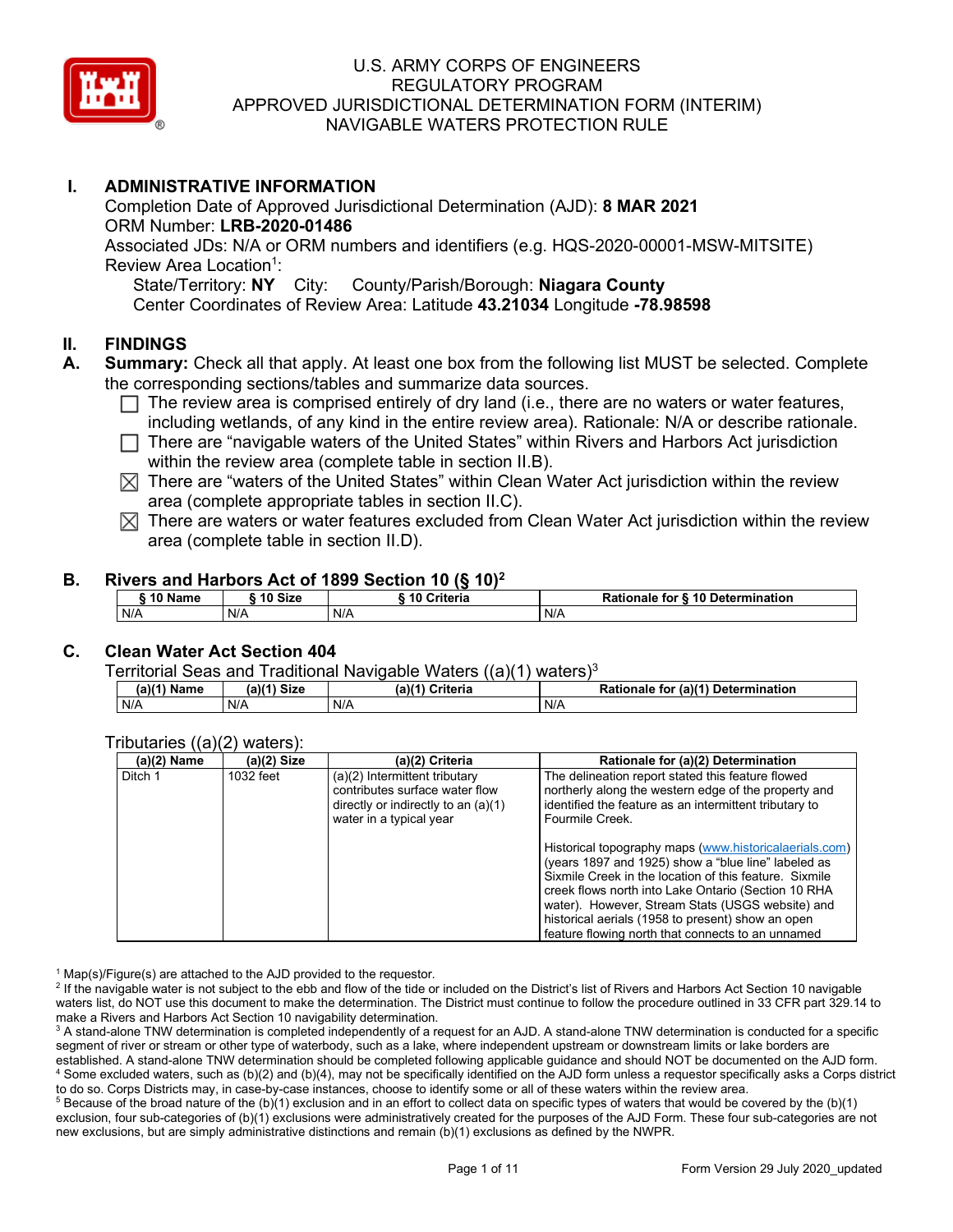

|  | tributary of Fourmile Creek. This unnamed trib then<br>flows to the northwest and into Fourmile Creek, which<br>ultimately flows north into Lake Ontario at Fourmile<br>Creek State Park. Ditch 1 and all downstream<br>tributaries before they connect into Fourmile Creek<br>appear channelized.                                                                                                                                                                                                                                                                                                                                                                                                                                                                                                                                                                                                                                                                                                                                                                                                                                                                                                                                                                                                                                                                                                                                                                                                                                                                                                                                                                                                               |
|--|------------------------------------------------------------------------------------------------------------------------------------------------------------------------------------------------------------------------------------------------------------------------------------------------------------------------------------------------------------------------------------------------------------------------------------------------------------------------------------------------------------------------------------------------------------------------------------------------------------------------------------------------------------------------------------------------------------------------------------------------------------------------------------------------------------------------------------------------------------------------------------------------------------------------------------------------------------------------------------------------------------------------------------------------------------------------------------------------------------------------------------------------------------------------------------------------------------------------------------------------------------------------------------------------------------------------------------------------------------------------------------------------------------------------------------------------------------------------------------------------------------------------------------------------------------------------------------------------------------------------------------------------------------------------------------------------------------------|
|  | The 1938 aerial photo in the 2009 Niagara Falls<br>Storage Site Historical Photos Analysis Report (NFSS)<br>HPA) and 1938 aerial photo in the Niagara County GIS<br>(website) shows the property was farmed prior to<br>development. It appears there is a tributary in the<br>location of the feature (NFSS HPA Photo 25 SEP 1938:<br>APT Condition - Wetter Than Normal, PDSI Class -<br>Mild wetness). The 1938 aerial photo from the Niagara<br>County GIS (date unknown) appears to show channel<br>in the area of the feature that extends from the property<br>south of Pletcher Road, north through the subject<br>property, to the property to the north. The 1942 aerial<br>photo of the 2009 NFSS HPA shows a channelized<br>open tributary in the location of the feature extending<br>from Pletcher Road north to the northern property line<br>(APT Condition - Normal Conditions, PDSI Class -<br>Normal). Aerial photos between 1944 and 1985 do not<br>show an open channel in the location of the feature.<br>However, the NFSS HPA contains a map showing<br>"Major Utility" Lines" and depicted a "pipe" in the<br>location of the feature. In considering this information<br>and the historical aerial photos, it appears there was a<br>culvert installed in the location of the feature between<br>1942 and 1944 that carried water from under Pletcher<br>Road north to the channelized tributary that flows off<br>the property. Aerial photos in years 1958, 1963, 1966,<br>and 1972 (historicalaerials.com) confirm there is no<br>open feature in the location of Ditch 1, however there is<br>a linear signature that likely is the reclaimed area of the<br>culvert installation. |
|  | In the 1990 aerial photo of the NFSS HPA, the property<br>appeared to be highly disturbed and the location of the<br>feature appears disturbed as well. All historical aerial<br>photos "with leaf-off" show an open channel in the<br>location of the feature (Google Earth - 7 NOV 2002, 19<br>APR 2006, 6 OCT 2008, 17 APR 2017; Connect<br>Explorer - APR-May 2013).                                                                                                                                                                                                                                                                                                                                                                                                                                                                                                                                                                                                                                                                                                                                                                                                                                                                                                                                                                                                                                                                                                                                                                                                                                                                                                                                         |
|  | The NFSS HPA also contained a map of drainages that<br>depicts a "man-made ditch" in the location of the<br>feature between 1938 and 2005.                                                                                                                                                                                                                                                                                                                                                                                                                                                                                                                                                                                                                                                                                                                                                                                                                                                                                                                                                                                                                                                                                                                                                                                                                                                                                                                                                                                                                                                                                                                                                                       |
|  | During the 18 NOV 2020 Corps inspection (APT<br>Condition – Drier than Normal, PDSI Class – Mild<br>drought), surface water was observed in the channel                                                                                                                                                                                                                                                                                                                                                                                                                                                                                                                                                                                                                                                                                                                                                                                                                                                                                                                                                                                                                                                                                                                                                                                                                                                                                                                                                                                                                                                                                                                                                          |

<sup>1</sup> Map(s)/Figure(s) are attached to the AJD provided to the requestor.<br><sup>2</sup> If the navigable water is not subject to the ebb and flow of the tide or included on the District's list of Rivers and Harbors Act Section 10 nav waters list, do NOT use this document to make the determination. The District must continue to follow the procedure outlined in 33 CFR part 329.14 to make a Rivers and Harbors Act Section 10 navigability determination.

<sup>3</sup> A stand-alone TNW determination is completed independently of a request for an AJD. A stand-alone TNW determination is conducted for a specific segment of river or stream or other type of waterbody, such as a lake, where independent upstream or downstream limits or lake borders are established. A stand-alone TNW determination should be completed following applicable guidance and should NOT be documented on the AJD form. <sup>4</sup> Some excluded waters, such as (b)(2) and (b)(4), may not be specifically identified on the AJD form unless a requestor specifically asks a Corps district to do so. Corps Districts may, in case-by-case instances, choose to identify some or all of these waters within the review area.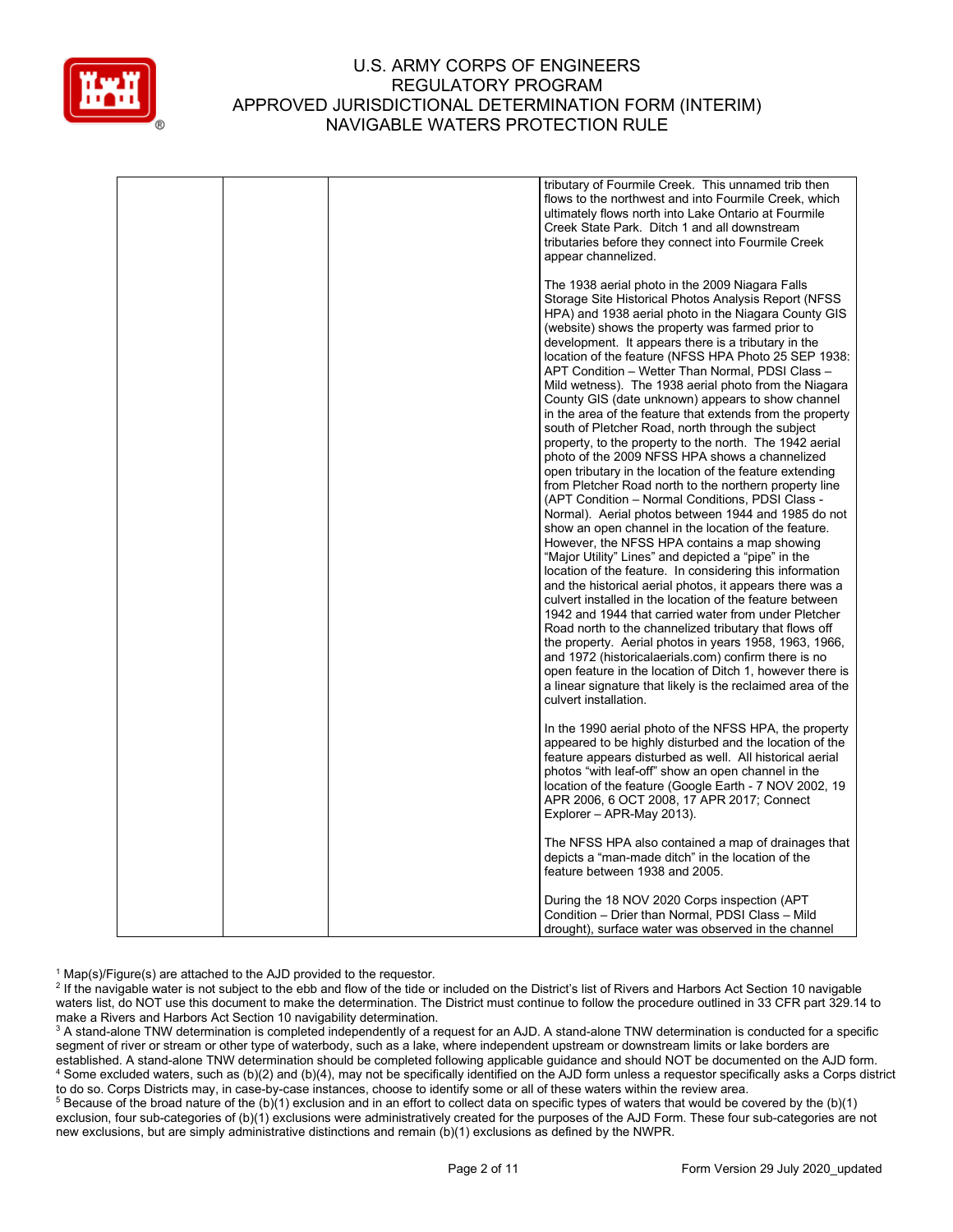

| flowing to the north off the site. In the days leading up<br>to the inspection, the area did receive measurable<br>rainfall. The on-site channel dimensions of Ditch 1<br>were observed to be approximately eight feet wide by<br>six inches deep during the inspection.                                                            |
|-------------------------------------------------------------------------------------------------------------------------------------------------------------------------------------------------------------------------------------------------------------------------------------------------------------------------------------|
| Based on the dimensions of the flowing water in the<br>feature during Corps and Consultant field inspections<br>and as can be viewed in historical aerials, the<br>resources provide strong indication that the<br>downstream tributaries are perennial and classified as<br>(a)(2) waters that ultimately connect to Lake Ontario. |
| The historic resources indicate this was Sixmile Creek<br>that flowed to Lake Ontario. And since surface water<br>flow was observed during a "drier than normal" period,<br>it has been determined by this office that this feature<br>has intermittent flow and an (a)(2) water.                                                   |

Lakes and ponds, and impoundments of jurisdictional waters ((a)(3) waters):

| (a)(3)<br><b>Name</b> | (a)(3)<br><b>Size</b> | (a)(3)<br>Criteria | (a)(3)<br>-<br>Rationale<br>Determination<br>for |
|-----------------------|-----------------------|--------------------|--------------------------------------------------|
| N/A                   | N/A                   | N/A                | N/A                                              |

#### Adjacent wetlands ((a)(4) waters):

| $(a)(4)$ Name | (a)(4) Size | (a)(4)<br>Criteria | (a)(4) Determination<br><b>Rationale</b><br>tor |
|---------------|-------------|--------------------|-------------------------------------------------|
| N/A           | N/A         | N/A                | N/A                                             |

# **D. Excluded Waters or Features**

Excluded waters  $((b)(1) - (b)(12))^4$ :

| 826 feet | $(b)(5)$ Ditch that is not an $(a)(1)$ or<br>$(a)(2)$ water, and those portions of a<br>ditch constructed in an (a)(4) water | The NFSS HPA contains a map that shows the feature<br>was a "man-made ditch" sometime between 1938                                                                                                                                                                                                                                                                                                                                                                                                                       |
|----------|------------------------------------------------------------------------------------------------------------------------------|--------------------------------------------------------------------------------------------------------------------------------------------------------------------------------------------------------------------------------------------------------------------------------------------------------------------------------------------------------------------------------------------------------------------------------------------------------------------------------------------------------------------------|
|          | that do not satisfy the conditions of<br>(c)(1)                                                                              | (predevelopment) and 2005.<br>The 1938 NFSS HPA aerial (APT – Wetter than<br>Normal, PDSI Class - Mild wetness) shows a farm road<br>in the location of the feature. Since the area was wetter<br>than normal during the time of this photo and a<br>saturated signature was not located, it appears this<br>area was upland and no channel existed. In addition,<br>the 1938 Niagara County GIS aerial photo (date                                                                                                      |
|          |                                                                                                                              | unknown) also confirms a road in the location of the<br>feature. The property was developed in the 1942 aerial<br>(APT – Normal Conditions, PDSI Class – Normal) and<br>a channel appears in the north portion of the property.<br>This channel (in the northern portion of the property)<br>can be clearly viewed in the 1944 aerial (APT – Normal<br>Conditions, PDSI Class - Normal), 1956 aerial (APT -<br>Wetter than Normal, PDSI Class - Moderate wetness)<br>aerials, and 1990 aerial (APT – Wetter than Normal, |
|          |                                                                                                                              |                                                                                                                                                                                                                                                                                                                                                                                                                                                                                                                          |

<sup>1</sup> Map(s)/Figure(s) are attached to the AJD provided to the requestor.<br><sup>2</sup> If the navigable water is not subject to the ebb and flow of the tide or included on the District's list of Rivers and Harbors Act Section 10 nav waters list, do NOT use this document to make the determination. The District must continue to follow the procedure outlined in 33 CFR part 329.14 to make a Rivers and Harbors Act Section 10 navigability determination.

<sup>3</sup> A stand-alone TNW determination is completed independently of a request for an AJD. A stand-alone TNW determination is conducted for a specific segment of river or stream or other type of waterbody, such as a lake, where independent upstream or downstream limits or lake borders are established. A stand-alone TNW determination should be completed following applicable guidance and should NOT be documented on the AJD form. <sup>4</sup> Some excluded waters, such as (b)(2) and (b)(4), may not be specifically identified on the AJD form unless a requestor specifically asks a Corps district to do so. Corps Districts may, in case-by-case instances, choose to identify some or all of these waters within the review area.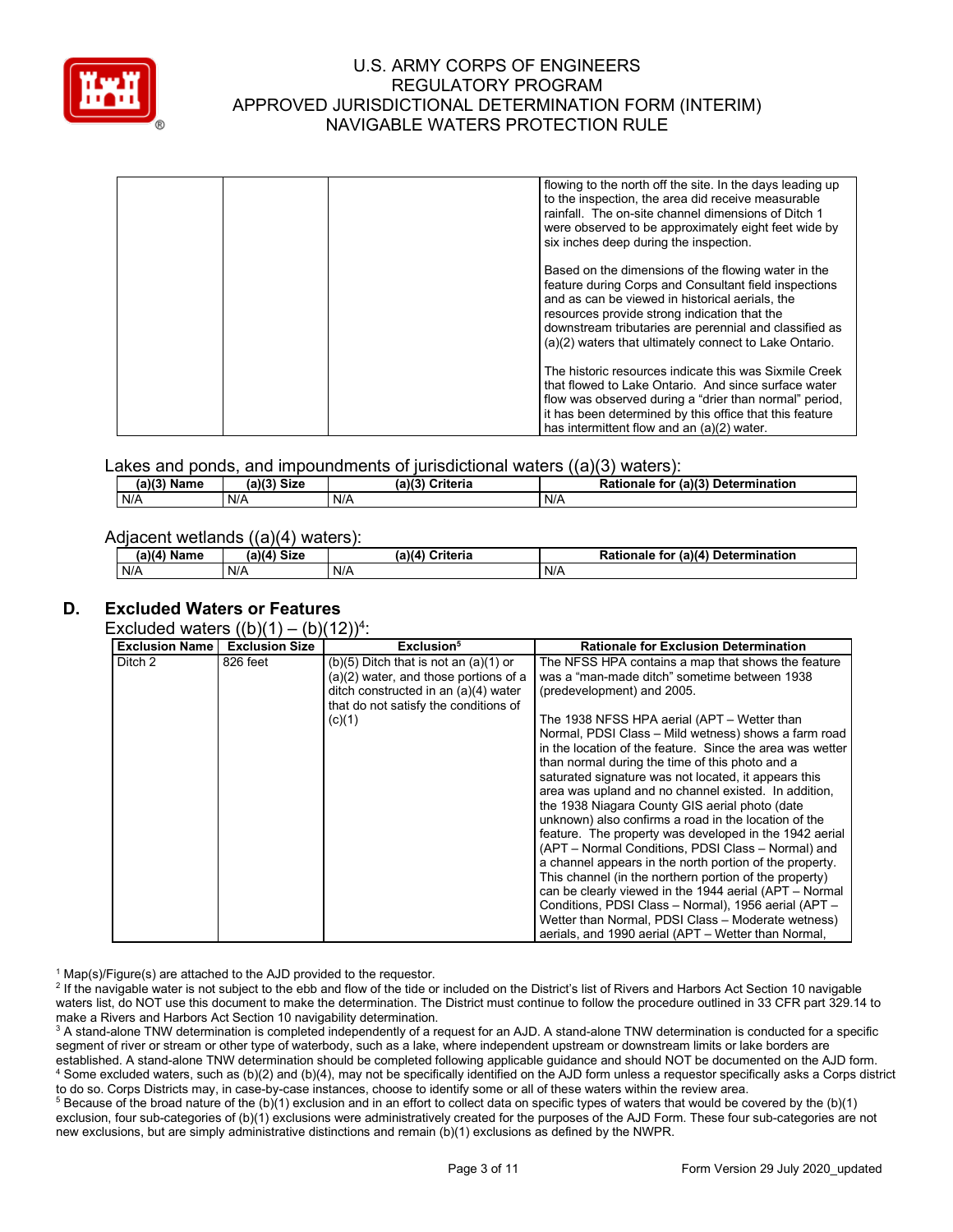

|         |          |                                                                                                                                                                                 | PDSI Class – Mild wetness). The feature is not present<br>in the 1985 aerial (APT - Drier than Normal, PDSI<br>Class - Mild Drought), but this is consistent since the<br>area was experiencing a drought.                                                                                                                                                                                                                                                                                                                                                                                                                                                                                                                                                                                    |
|---------|----------|---------------------------------------------------------------------------------------------------------------------------------------------------------------------------------|-----------------------------------------------------------------------------------------------------------------------------------------------------------------------------------------------------------------------------------------------------------------------------------------------------------------------------------------------------------------------------------------------------------------------------------------------------------------------------------------------------------------------------------------------------------------------------------------------------------------------------------------------------------------------------------------------------------------------------------------------------------------------------------------------|
|         |          |                                                                                                                                                                                 | No tributaries were present in the historical<br>topographical maps in years 1897 and 1925<br>(www.historicalaerials.com). Stream Stats (USGS)<br>mapped a tributary that begins where the feature is<br>located as viewed in the 1944 and 1956 aerial photos<br>and indicates it flows into an unnamed tributary to<br>Fourmile Creek, and ultimately to Lake Ontario (Section<br>10 RHA).                                                                                                                                                                                                                                                                                                                                                                                                   |
|         |          |                                                                                                                                                                                 | The channel appears to have been extended to the<br>south approx. 500 feet as shown in the Google Earth 7<br>NOV 2002 aerial photo between 1995 and 2002 and<br>the culvert was installed under the road (coming from<br>the east). The channel appears consistent with all later<br>Google Earth photos (2002 to present), Connect<br>Explorer 2013 aerial photos, and with the results of the<br>delineation report.                                                                                                                                                                                                                                                                                                                                                                        |
|         |          |                                                                                                                                                                                 | During the field inspection on 18 NOV 2020 (APT<br>Condition – Drier than Normal), no pooling or surface<br>water flow was observed in the channel, even though<br>the area received measurable rainfall in the weeks<br>leading up to the visit. While the APT rated this area as<br>"drier than normal", the precipitation was within the 30-<br>day normal range. In addition, the consultant described<br>this feature in the delineation report as an "ephemeral"<br>channel" during their 23 OCT 2020 field<br>reconnaissance (APT - Drier than Normal, PDSI Class<br>- Incipient drought). The APT information for the<br>consultant's inspection date revealed that the area<br>received approximately one inch of rainfall in the days<br>leading up to the consultant's inspection. |
|         |          |                                                                                                                                                                                 | The channelized feature does have a surface water<br>connection to the ditch off the site to the north.<br>However, based on the 1938 aerial photographs, there<br>was no aquatic feature located in the area. Based on<br>this information, this office has determined the feature<br>was a ditch constructed in uplands and not an $(a)(1)$ or<br>(a)(2) water. Therefore, it is not a Water of the United<br>States and excluded under (b)(5).                                                                                                                                                                                                                                                                                                                                             |
| Ditch 3 | 490 feet | $(b)(5)$ Ditch that is not an $(a)(1)$ or<br>$(a)(2)$ water, and those portions of a<br>ditch constructed in an (a)(4) water<br>that do not satisfy the conditions of<br>(c)(1) | No tributaries were present in the historical<br>topographical maps in the predevelopment years of<br>1897 and 1925 (www.historicalaerials.com).<br>A "drainage" was not mapped on the historical drainage<br>map in the NFSS HPA report. The 1938 NFSS HPA                                                                                                                                                                                                                                                                                                                                                                                                                                                                                                                                   |
|         |          |                                                                                                                                                                                 | aerial (APT – Wetter than Normal, PDSI Class – Mild                                                                                                                                                                                                                                                                                                                                                                                                                                                                                                                                                                                                                                                                                                                                           |

<sup>1</sup> Map(s)/Figure(s) are attached to the AJD provided to the requestor.<br><sup>2</sup> If the navigable water is not subject to the ebb and flow of the tide or included on the District's list of Rivers and Harbors Act Section 10 nav waters list, do NOT use this document to make the determination. The District must continue to follow the procedure outlined in 33 CFR part 329.14 to make a Rivers and Harbors Act Section 10 navigability determination.

<sup>3</sup> A stand-alone TNW determination is completed independently of a request for an AJD. A stand-alone TNW determination is conducted for a specific segment of river or stream or other type of waterbody, such as a lake, where independent upstream or downstream limits or lake borders are established. A stand-alone TNW determination should be completed following applicable guidance and should NOT be documented on the AJD form. <sup>4</sup> Some excluded waters, such as (b)(2) and (b)(4), may not be specifically identified on the AJD form unless a requestor specifically asks a Corps district to do so. Corps Districts may, in case-by-case instances, choose to identify some or all of these waters within the review area.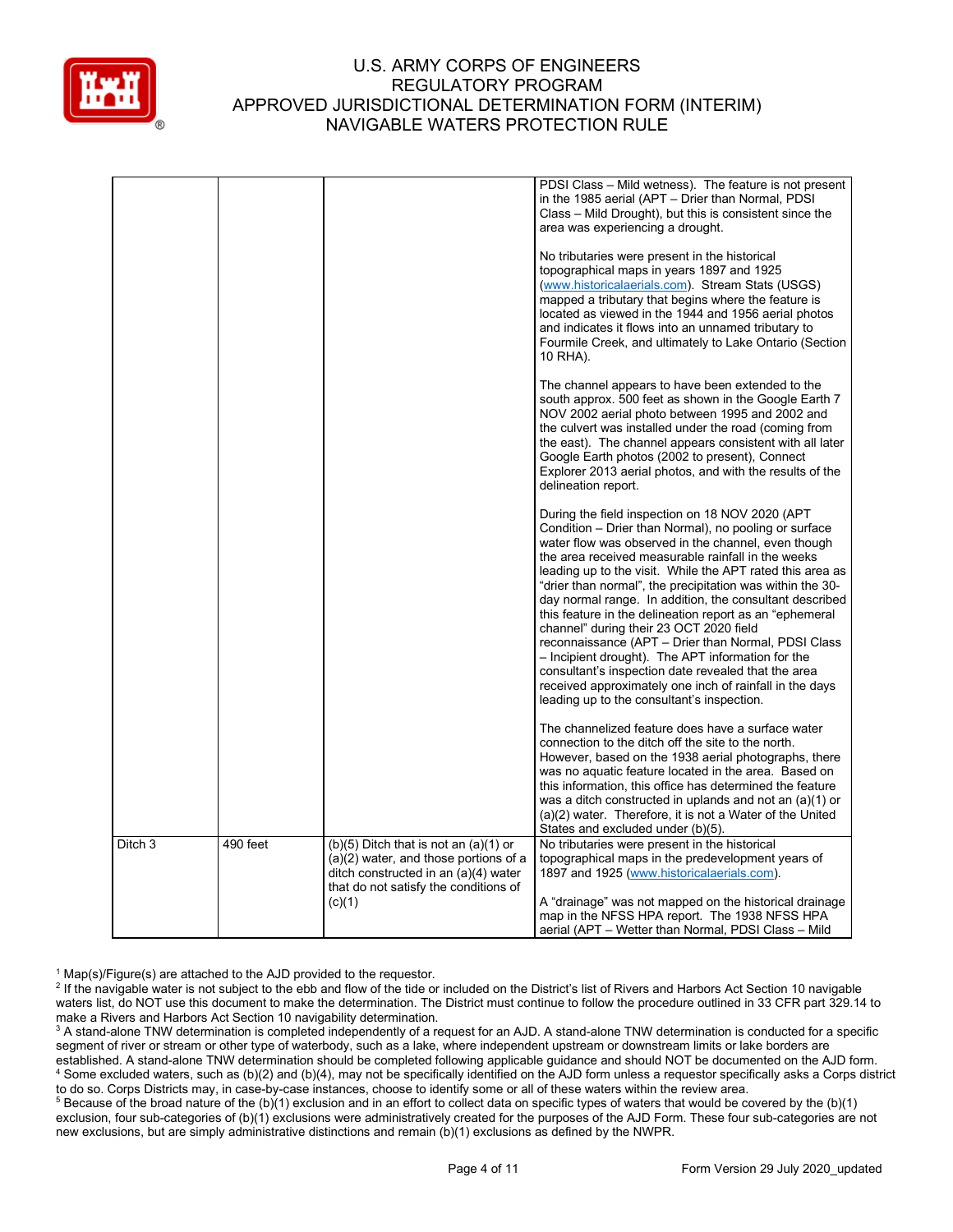

|            |              |                             | wetness) and 1938 Niagara County GIS aerial photo<br>(date unknown) shows a "dark line" in the location of<br>the feature. However, the resolution of the photo<br>prevents a determination to be made on if a channel<br>was located.<br>Considering recent "leaf off" aerial photographs the<br>channel often does not appear to either be defined or<br>have saturation during drier, normal, and mild wet<br>conditions, Google Earth Photos dated 7 NOV 2002<br>(APT – Normal Conditions, PDSI Class – Mild Drought),<br>4 MAY 2013 (APT - Normal Conditions, PDSI -<br>Normal) and 6 OCT 2008 (APT - Normal Conditions,<br>PDSI Class - Moderate Wetness). The only aerial<br>photo showing saturation was under "wetter than<br>normal" precipitation conditions, Photo 17 APR 2017<br>(APT – Wetter than Normal, PDSI Class – Mild<br>wetness). This information suggests under normal<br>precipitation the channel is typically not saturated or<br>have flow. |
|------------|--------------|-----------------------------|-------------------------------------------------------------------------------------------------------------------------------------------------------------------------------------------------------------------------------------------------------------------------------------------------------------------------------------------------------------------------------------------------------------------------------------------------------------------------------------------------------------------------------------------------------------------------------------------------------------------------------------------------------------------------------------------------------------------------------------------------------------------------------------------------------------------------------------------------------------------------------------------------------------------------------------------------------------------------|
|            |              |                             | During the Corps field inspection on 18 NOV 2020<br>(APT Condition - Drier than Normal), no flow or<br>saturation was observed in the channel, even though<br>the area had received measurable rainfall in the weeks<br>leading up to the visit. While the APT rated this area as<br>"drier than normal", the precipitation was within the 30-<br>day normal range. In addition, during the consultant's<br>wetland delineation field work on 23 OCT 2020, they<br>observed "no apparent flow" in the channel, while the<br>area received approximately one inch of rainfall in the<br>days leading up to their inspection.                                                                                                                                                                                                                                                                                                                                             |
|            |              |                             | Currently, this channel is connected to a culvert<br>(approx. 18" in diameter) to the north under a small<br>gravel road on the Niagara Falls Storage Site (18 NOV<br>2020 Inspection Photo 5). However, the culvert is<br>approximately 80% plugged with sediment and it is<br>unclear if water can flow into the culvert in a typical<br>year from the feature.                                                                                                                                                                                                                                                                                                                                                                                                                                                                                                                                                                                                       |
|            |              |                             | Based on review of historical resources, there is no<br>evidence that a stream channel existed in the location<br>of the feature. Based on this information, this office has<br>determined the feature was a ditch constructed in<br>uplands and not an $(a)(1)$ or $(a)(2)$ water. Therefore, it<br>is not a Water of the United States and excluded under<br>$(b)(5)$ .                                                                                                                                                                                                                                                                                                                                                                                                                                                                                                                                                                                               |
| Wetland W1 | $0.14$ acres | (b)(1) Non-adjacent wetland | During the field inspection, no drainages or tributaries<br>were located within the vicinity of Wetland W1. The<br>wetland is a shallow surface concave depression that<br>collects water and retains long enough to develop<br>wetland characteristics but does not outlet to any $(a)(1)$ -                                                                                                                                                                                                                                                                                                                                                                                                                                                                                                                                                                                                                                                                           |

<sup>1</sup> Map(s)/Figure(s) are attached to the AJD provided to the requestor.<br><sup>2</sup> If the navigable water is not subject to the ebb and flow of the tide or included on the District's list of Rivers and Harbors Act Section 10 nav waters list, do NOT use this document to make the determination. The District must continue to follow the procedure outlined in 33 CFR part 329.14 to make a Rivers and Harbors Act Section 10 navigability determination.

<sup>3</sup> A stand-alone TNW determination is completed independently of a request for an AJD. A stand-alone TNW determination is conducted for a specific segment of river or stream or other type of waterbody, such as a lake, where independent upstream or downstream limits or lake borders are established. A stand-alone TNW determination should be completed following applicable guidance and should NOT be documented on the AJD form. <sup>4</sup> Some excluded waters, such as (b)(2) and (b)(4), may not be specifically identified on the AJD form unless a requestor specifically asks a Corps district to do so. Corps Districts may, in case-by-case instances, choose to identify some or all of these waters within the review area.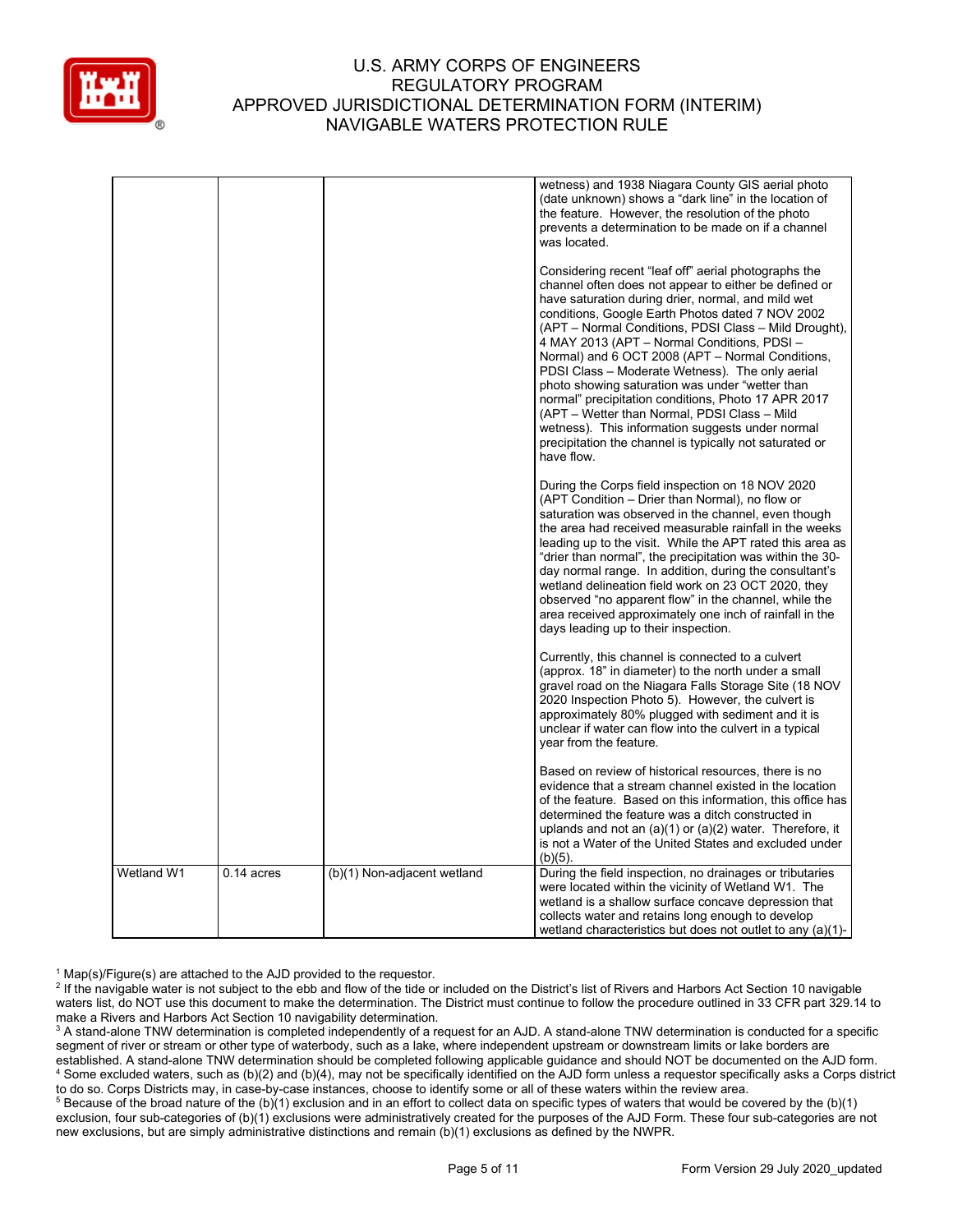

|            |              |                             | (a)(3) waters. The nearest tributary (Ditch 1) is<br>approximately 180 feet to the west. The feature<br>appears to have been created from historical grading<br>as can be seen in aerial photos of the area. There is<br>an earthen berm in between Ditch 1 and Wetland W1.<br>In addition, during a time of severe wetness, the 2009<br>Google Earth aerial photo does not show any<br>saturation, inundation, or any tributaries flowing from<br>the area to Ditch 1 or 2 (APT Condition - Wetter than<br>Normal; PDSI Class – Severe wetness). It appears this<br>feature is a result of historical grading and does not<br>connect to a tributary.                                                                                             |
|------------|--------------|-----------------------------|----------------------------------------------------------------------------------------------------------------------------------------------------------------------------------------------------------------------------------------------------------------------------------------------------------------------------------------------------------------------------------------------------------------------------------------------------------------------------------------------------------------------------------------------------------------------------------------------------------------------------------------------------------------------------------------------------------------------------------------------------|
|            |              |                             | The Corps site inspection confirmed the feature does<br>not abut an $(a)(1)$ , $(a)(2)$ , or $(a)(3)$ water. In addition,<br>the feature does not become inundated by flooding<br>from Ditch 1 [nearest (a)(2) water] in a typical year,<br>since there is a large man-created berm located<br>immediately to the west of the feature. There is no<br>natural berm, bank, or dune separating the feature from<br>Ditch 1. The man-created berm to the west does not<br>allow for a direct hydrologic surface water connection<br>between the feature and Ditch 1 in a typical year (i.e.<br>no culvert). It should be noted there was no culvert<br>under Pletcher Road that would connect the feature to<br>any ditches south of the road.        |
| Wetland W2 | $0.08$ acres | (b)(1) Non-adjacent wetland | During the field inspection, no drainages or tributaries<br>were located within the vicinity of Wetland W2. The<br>wetland is a shallow surface concave depression that<br>collects water and retains long enough to develop<br>wetland characteristics but does not outlet to any $(a)(1)$ -<br>$(a)(3)$ waters. The nearest $(a)(2)$ water (Ditch 1) is<br>approximately 800+ feet to the west. The area appears<br>to be disturbed (possible grading) in the 2002 Google<br>Earth aerial photo. Saturation in the location of the<br>wetland appears to show up in the JUN 2006 aerial<br>photo (APT Condition– Normal Conditions). No<br>tributaries or drainages connecting to the feature show<br>up in any of the aerial photos 1995-2018.  |
|            |              |                             | The Corps site inspection confirmed the feature does<br>not abut an $(a)(1)$ , $(a)(2)$ , or $(a)(3)$ water. In addition,<br>the feature does not become inundated by flooding<br>from Ditch 1 [nearest (a)(2) water] in a typical year,<br>since there is a large man-created berm located<br>approx. 1,000 feet to the west of the feature. There is<br>no natural berm, bank, or dune separating the feature<br>from Ditch 1. The man-created berm to the west does<br>not allow for a direct hydrologic surface water<br>connection between the feature and Ditch 1 in a typical<br>year (i.e. no culvert). It should be noted there was no<br>culvert under Pletcher Road that would connect the<br>feature to any ditches south of the road. |

<sup>1</sup> Map(s)/Figure(s) are attached to the AJD provided to the requestor.<br><sup>2</sup> If the navigable water is not subject to the ebb and flow of the tide or included on the District's list of Rivers and Harbors Act Section 10 nav waters list, do NOT use this document to make the determination. The District must continue to follow the procedure outlined in 33 CFR part 329.14 to make a Rivers and Harbors Act Section 10 navigability determination.

<sup>3</sup> A stand-alone TNW determination is completed independently of a request for an AJD. A stand-alone TNW determination is conducted for a specific segment of river or stream or other type of waterbody, such as a lake, where independent upstream or downstream limits or lake borders are established. A stand-alone TNW determination should be completed following applicable guidance and should NOT be documented on the AJD form. <sup>4</sup> Some excluded waters, such as (b)(2) and (b)(4), may not be specifically identified on the AJD form unless a requestor specifically asks a Corps district to do so. Corps Districts may, in case-by-case instances, choose to identify some or all of these waters within the review area.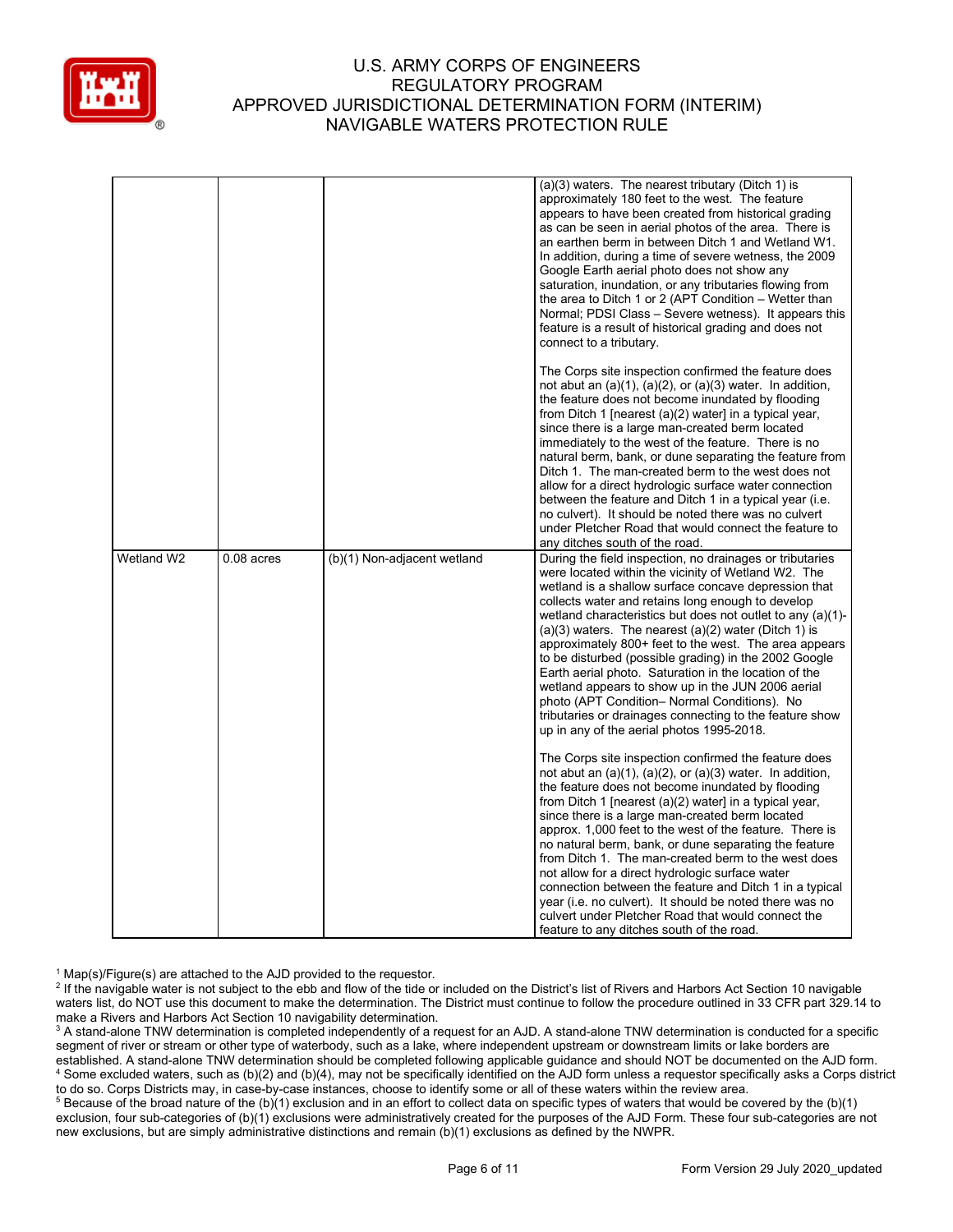

| Wetland W3 | 0.27 acres   | (b)(1) Non-adjacent wetland | During the field inspection, no drainages or tributaries<br>were located within the vicinity of Wetland W3. The<br>wetland is a shallow surface concave depression that<br>collects water and retains long enough to develop<br>wetland characteristics but does not outlet to any (a)(1)-<br>$(a)(3)$ waters. The nearest $(a)(2)$ water is<br>approximately 1,300 feet to the west. The area<br>appears to be disturbed (possible grading) in the 2002<br>aerial photo. Saturation in the location of the wetland<br>appears to show up in the JUN 2014 aerial photo (APT<br>Condition - Normal Conditions). No tributaries or<br>drainages connecting to the feature show up in any of<br>the aerial photos 1995-2018.<br>The Corps site investigation confirmed the feature does<br>not abut an $(a)(1)$ , $(a)(2)$ , or $(a)(3)$ water. In addition,<br>the feature does not become inundated by flooding<br>from Ditch 1 [nearest (a)(2) water] in a typical year,<br>since there is a large berm located approx. 1,200 feet<br>to the west of the feature. There is no natural berm,<br>bank, or dune separating the feature from Ditch 1. The<br>man-created berm to the west does not allow for a<br>direct hydrologic surface water connection between the<br>feature and Ditch 1 in a typical year (i.e. no culvert). It<br>should be noted there was no culvert under Pletcher<br>Road that would connect the feature to any ditches |
|------------|--------------|-----------------------------|--------------------------------------------------------------------------------------------------------------------------------------------------------------------------------------------------------------------------------------------------------------------------------------------------------------------------------------------------------------------------------------------------------------------------------------------------------------------------------------------------------------------------------------------------------------------------------------------------------------------------------------------------------------------------------------------------------------------------------------------------------------------------------------------------------------------------------------------------------------------------------------------------------------------------------------------------------------------------------------------------------------------------------------------------------------------------------------------------------------------------------------------------------------------------------------------------------------------------------------------------------------------------------------------------------------------------------------------------------------------------------------------------------------------------------------------------|
| Wetland W4 | $0.01$ acres | (b)(1) Non-adjacent wetland | south of the road.<br>Wetland W4 abuts Ditch 3, and this was confirmed<br>during the NOV 2020 site inspection. However, Ditch 3<br>was determined to be an excluded feature $[(b)(1)]$<br>exclusion].<br>The Corp site inspection confirmed the feature does not<br>abut an $(a)(1)$ , $(a)(2)$ , or $(a)(3)$ water. In addition, the<br>feature does not become inundated by flooding from<br>Ditch 1 [nearest (a)(2) water], since there is a large<br>berm located approx. 1,200 feet to the west of the<br>feature. There is no natural berm, bank, or dune<br>separating the feature from Ditch 1. The man-created<br>berm to the west does not allow for a direct hydrologic<br>surface water connection between the feature and<br>Ditch 1 in a typical year (i.e. no culvert). It should be<br>noted there was no culvert under the Access Road to<br>the NFSS that would connect the feature to any ditches<br>east of the property.                                                                                                                                                                                                                                                                                                                                                                                                                                                                                                    |
|            |              |                             |                                                                                                                                                                                                                                                                                                                                                                                                                                                                                                                                                                                                                                                                                                                                                                                                                                                                                                                                                                                                                                                                                                                                                                                                                                                                                                                                                                                                                                                  |

# **III. SUPPORTING INFORMATION**

<sup>1</sup> Map(s)/Figure(s) are attached to the AJD provided to the requestor.<br><sup>2</sup> If the navigable water is not subject to the ebb and flow of the tide or included on the District's list of Rivers and Harbors Act Section 10 nav waters list, do NOT use this document to make the determination. The District must continue to follow the procedure outlined in 33 CFR part 329.14 to make a Rivers and Harbors Act Section 10 navigability determination.

<sup>3</sup> A stand-alone TNW determination is completed independently of a request for an AJD. A stand-alone TNW determination is conducted for a specific segment of river or stream or other type of waterbody, such as a lake, where independent upstream or downstream limits or lake borders are established. A stand-alone TNW determination should be completed following applicable guidance and should NOT be documented on the AJD form. <sup>4</sup> Some excluded waters, such as (b)(2) and (b)(4), may not be specifically identified on the AJD form unless a requestor specifically asks a Corps district to do so. Corps Districts may, in case-by-case instances, choose to identify some or all of these waters within the review area.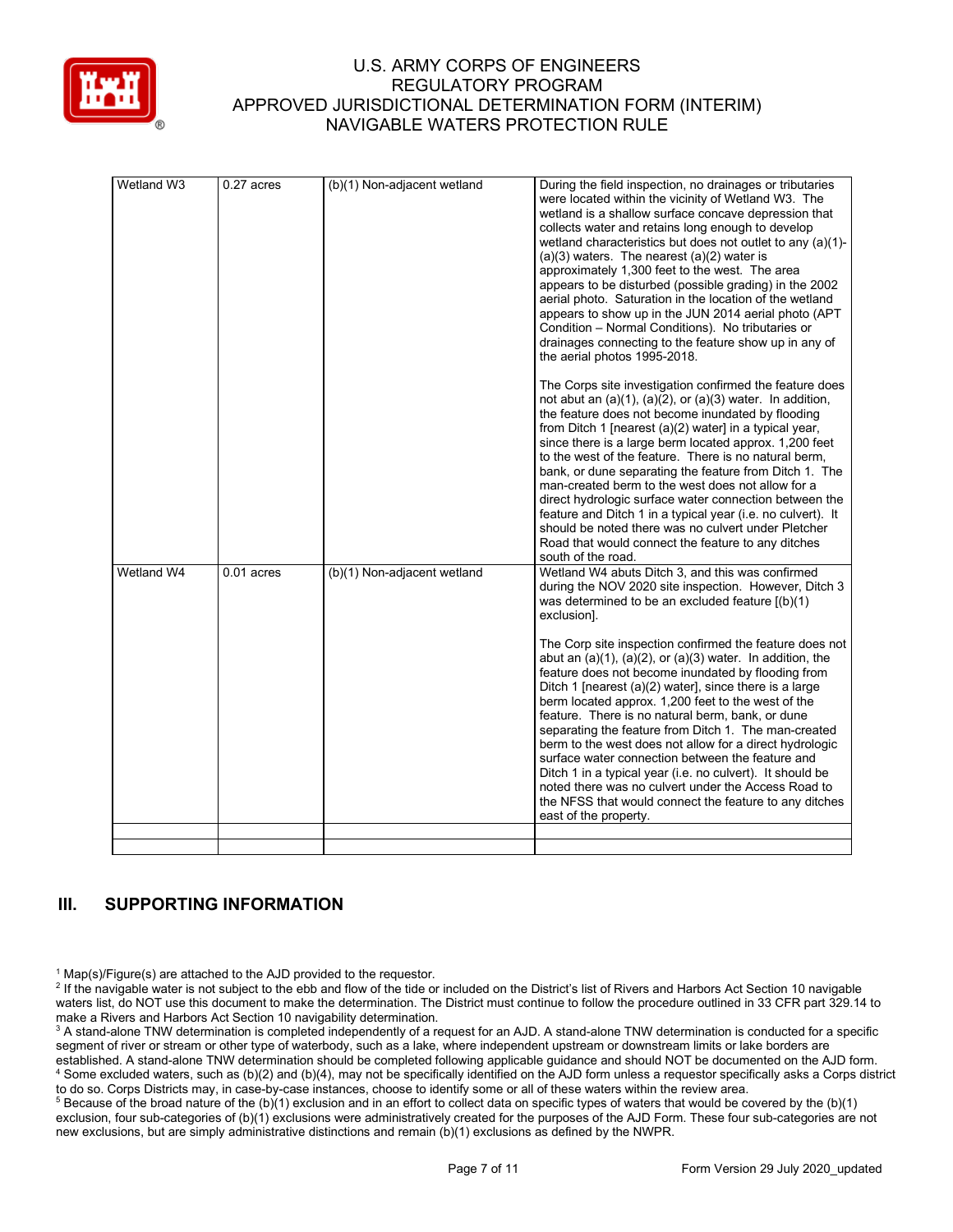

- **A. Select/enter all resources** that were used to aid in this determination and attach data/maps to this document and/or references/citations in the administrative record, as appropriate.
	- **\_X\_** Information submitted by, or on behalf of, the applicant/consultant: *"Wetland and Waterbodies Delineation Report for Modern Community Recycling Center" dated 28 OCT 2020*

This information *is* sufficient for purposes of this AJD. Rationale: *N/A* 

**\_\_\_** Data sheets prepared by the Corps: *Title(s) and/or date(s).*

- **\_X\_** Photographs: *(NA, aerial, other, aerial and other) Title(s) and/or date(s).*
	- *1) Niagara Falls Storage Site Historic Photos Analysis Report (2009), Photos dated: 25 SEP 1938, 23 APR 1942, 19 MAR 1944, 27 SEP 1956, 3 MAY 1985, 20 JUN 1990.*
	- *2) Google Earth Aerial Photos, Photos dated: 22 SEP 2018, 21 SEP 2017, 17 APR 2017, 30 OCT 2016, 14 OCT 2016, 20 JUL 2015, 5 JUN 2015, 21 JUN 2014, 4 MAY 2013, 5 OCT 2011, 30 JUL 2009, 6 OCT 2008, 9 AUG 2007, 4 JUN 2006, 19 APR 2006, 7 NOV 2002, 27 MAR 1995.*
	- *3) Wetland Delineation Report, Photos dated: 23 OCT 2020.*
	- *4) Corps Site Investigation Photos, Photos dated: 18 NOV 2020.*
	- *5) Historicalaerials.com, Photos dated: 1958, 1963, 1966, 1972, 1995.*
	- *6) Connect Explorer Aerial Photos website (explorer.pictometry.com), Photos dated APR to MAY 2013.*
	- *7) Niagara County GIS (arcgis.com) Aerial Photo: Photo dated 1938, 2020.*
- **\_X\_** Corps Site visit(s) conducted on: *18 NOV 2020*
- **\_\_\_** Previous Jurisdictional Determinations (AJDs or PJDs): *ORM Number(s) and date(s).*
- **\_X\_** Antecedent Precipitation Tool: *provide detailed discussion in Section III.B.*
- **\_X\_** USDA NRCS Soil Survey: *Niagara County Soil Survey, issued OCT 1972*
- **\_X\_** USFWS NWI maps: *NWI Wetlands Mapper (usfs.gov), evaluated on 11 FEB 2021*
- **USGS topographic maps: USGS Topography Map from ORM, evaluated on 11 FEB 2021**

| Data Source (select)       | Name and/or date and other relevant information                       |  |  |  |
|----------------------------|-----------------------------------------------------------------------|--|--|--|
| <b>USGS Sources</b>        | Stream Stats Website (streamstats.usgs.gov), evaluated on 11 FEB 2021 |  |  |  |
| <b>USDA Sources</b>        | On-Line Soils Mapper (nrcs.usa.gov)                                   |  |  |  |
| <b>NOAA Sources</b>        | $N/A$ .                                                               |  |  |  |
| <b>USACE Sources</b>       | Niagara Falls Storage Site Historic Photos Analysis Report (2009)     |  |  |  |
| State/Local/Tribal Sources | Niagara County GIS (arcgis.com), evaluated on 11 FEB 2021             |  |  |  |
| Historicalaeris.com        | Historic Topography Map, Years evaluated: 1897 and 1925               |  |  |  |
|                            |                                                                       |  |  |  |

#### **Other data sources used to aid in this determination:**

## **B. Typical year assessment(s):**

<sup>1</sup> Map(s)/Figure(s) are attached to the AJD provided to the requestor.<br><sup>2</sup> If the navigable water is not subject to the ebb and flow of the tide or included on the District's list of Rivers and Harbors Act Section 10 nav waters list, do NOT use this document to make the determination. The District must continue to follow the procedure outlined in 33 CFR part 329.14 to make a Rivers and Harbors Act Section 10 navigability determination.

<sup>3</sup> A stand-alone TNW determination is completed independently of a request for an AJD. A stand-alone TNW determination is conducted for a specific segment of river or stream or other type of waterbody, such as a lake, where independent upstream or downstream limits or lake borders are established. A stand-alone TNW determination should be completed following applicable guidance and should NOT be documented on the AJD form. <sup>4</sup> Some excluded waters, such as (b)(2) and (b)(4), may not be specifically identified on the AJD form unless a requestor specifically asks a Corps district to do so. Corps Districts may, in case-by-case instances, choose to identify some or all of these waters within the review area.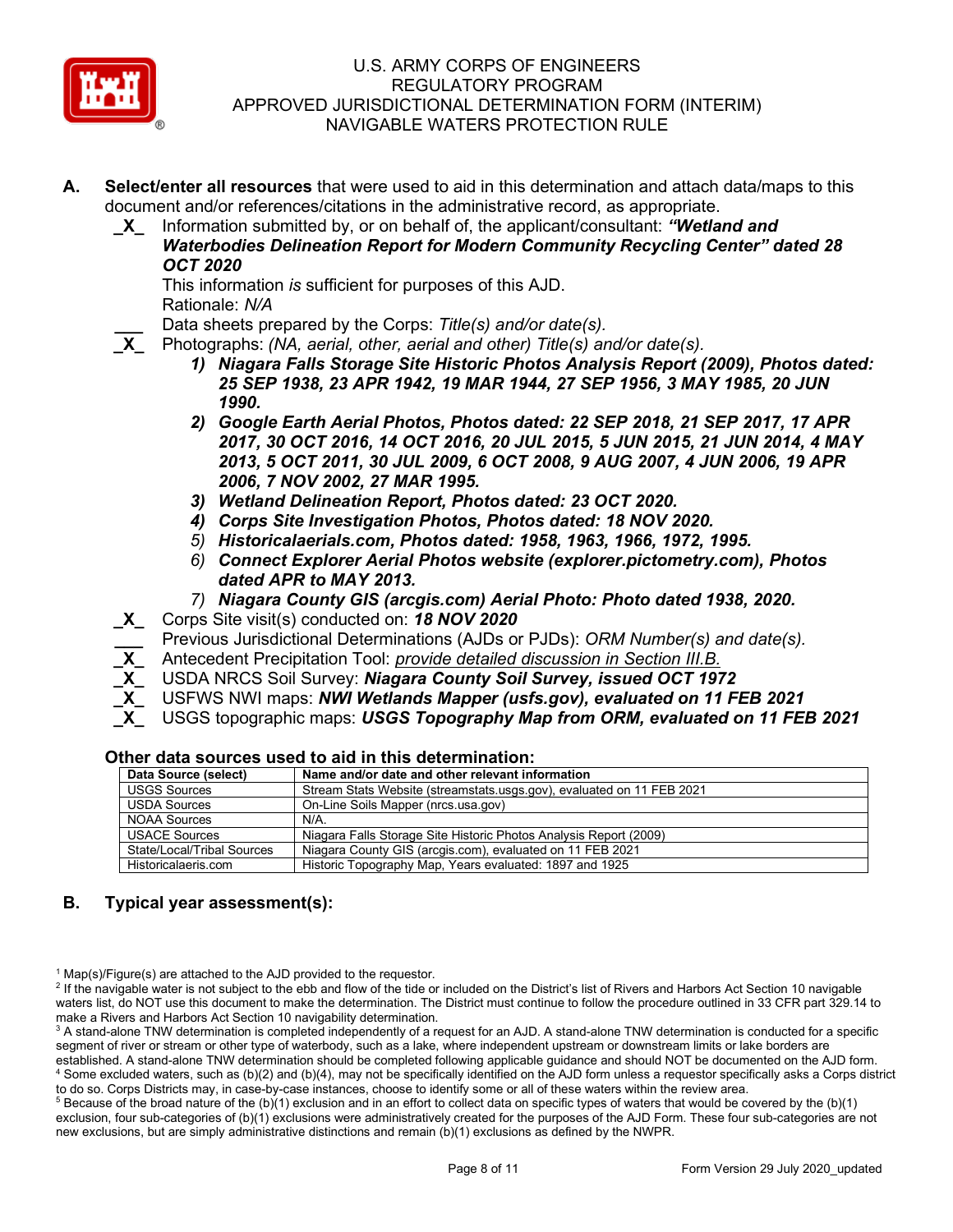

# APT Methodology

The APT pulls precipitation data from NOAA's Daily Global Historical Climatology Network. The APT evaluates normal precipitation conditions based on the three 30-day periods preceding the observation date. For each period, a weighted condition value is assigned by determining whether the 30-day precipitation total falls within, above, or below the 70th and 30th percentiles for totals from the same date range over the preceding 30 years. The APT provides a determination of "normal," "wetter than normal," or "drier than normal" based on the condition value sum. The APT also displays results generated via the Palmer Drought Severity Index (PDSI) and the University of Delaware WebWIMP.

| Latitude | Longitude | Date       | <b>PDSI Value</b> | <b>PDSI Class</b> | Season     | <b>ARC Score</b> | Antecedent |
|----------|-----------|------------|-------------------|-------------------|------------|------------------|------------|
|          |           |            |                   |                   |            |                  | Precip     |
|          |           |            |                   |                   |            |                  | Condition  |
| 43.21034 | -78.98598 | 11/18/2020 | $-1.53$           | Mild              | Wet        | 9                | Drier than |
|          |           |            |                   | drought           | Season     |                  | Normal     |
| 43.21034 | -78.98598 | 10/23/2020 | $-0.95$           | Incipient         | Wet        | 6                | Drier than |
|          |           |            |                   | drought           | Season     |                  | Normal     |
| 43.21034 | -78.98598 | 9/22/2018  | 0.78              | Incipient         | Dry Season | 11               | Normal     |
|          |           |            |                   | wetness           |            |                  | Conditions |
| 43.21034 | -78.98598 | 9/21/2017  | 3.2               | Severe            | Dry Season | 12               | Normal     |
|          |           |            |                   | wetness           |            |                  | Conditions |
| 43.21034 | -78.98598 | 4/17/2017  | 1.99              | Mild              | Wet        | 15               | Wetter     |
|          |           |            |                   | wetness           | Season     |                  | than       |
|          |           |            |                   |                   |            |                  | Normal     |
| 43.21034 | -78.98598 | 10/30/2016 | 0.81              | Incipient         | Wet        | 12               | Normal     |
|          |           |            |                   | wetness           | Season     |                  | Conditions |
| 43.21034 | -78.98598 | 10/14/2016 | 0.81              | Incipient         | Wet        | 11               | Normal     |
|          |           |            |                   | wetness           | Season     |                  | Conditions |
| 43.21034 | -78.98598 | 7/20/2016  | $-2.65$           | Moderate          | Dry Season | $\overline{7}$   | Drier than |
|          |           |            |                   | drought           |            |                  | Normal     |
| 43.21034 | -78.98598 | 7/9/2015   | 1.7               | Mild              | Dry Season | 14               | Normal     |
|          |           |            |                   | wetness           |            |                  | Conditions |
| 43.21034 | -78.98598 | 6/5/2015   | 1.71              | Mild              | Dry Season | 11               | Normal     |
|          |           |            |                   | wetness           |            |                  | Conditions |
| 43.21034 | -78.98598 | 6/21/2014  | 2.98              | Moderate          | Dry Season | 14               | Normal     |
|          |           |            |                   | wetness           |            |                  | Conditions |

<sup>1</sup> Map(s)/Figure(s) are attached to the AJD provided to the requestor.<br><sup>2</sup> If the navigable water is not subject to the ebb and flow of the tide or included on the District's list of Rivers and Harbors Act Section 10 nav waters list, do NOT use this document to make the determination. The District must continue to follow the procedure outlined in 33 CFR part 329.14 to make a Rivers and Harbors Act Section 10 navigability determination.

<sup>3</sup> A stand-alone TNW determination is completed independently of a request for an AJD. A stand-alone TNW determination is conducted for a specific segment of river or stream or other type of waterbody, such as a lake, where independent upstream or downstream limits or lake borders are established. A stand-alone TNW determination should be completed following applicable guidance and should NOT be documented on the AJD form. <sup>4</sup> Some excluded waters, such as (b)(2) and (b)(4), may not be specifically identified on the AJD form unless a requestor specifically asks a Corps district to do so. Corps Districts may, in case-by-case instances, choose to identify some or all of these waters within the review area.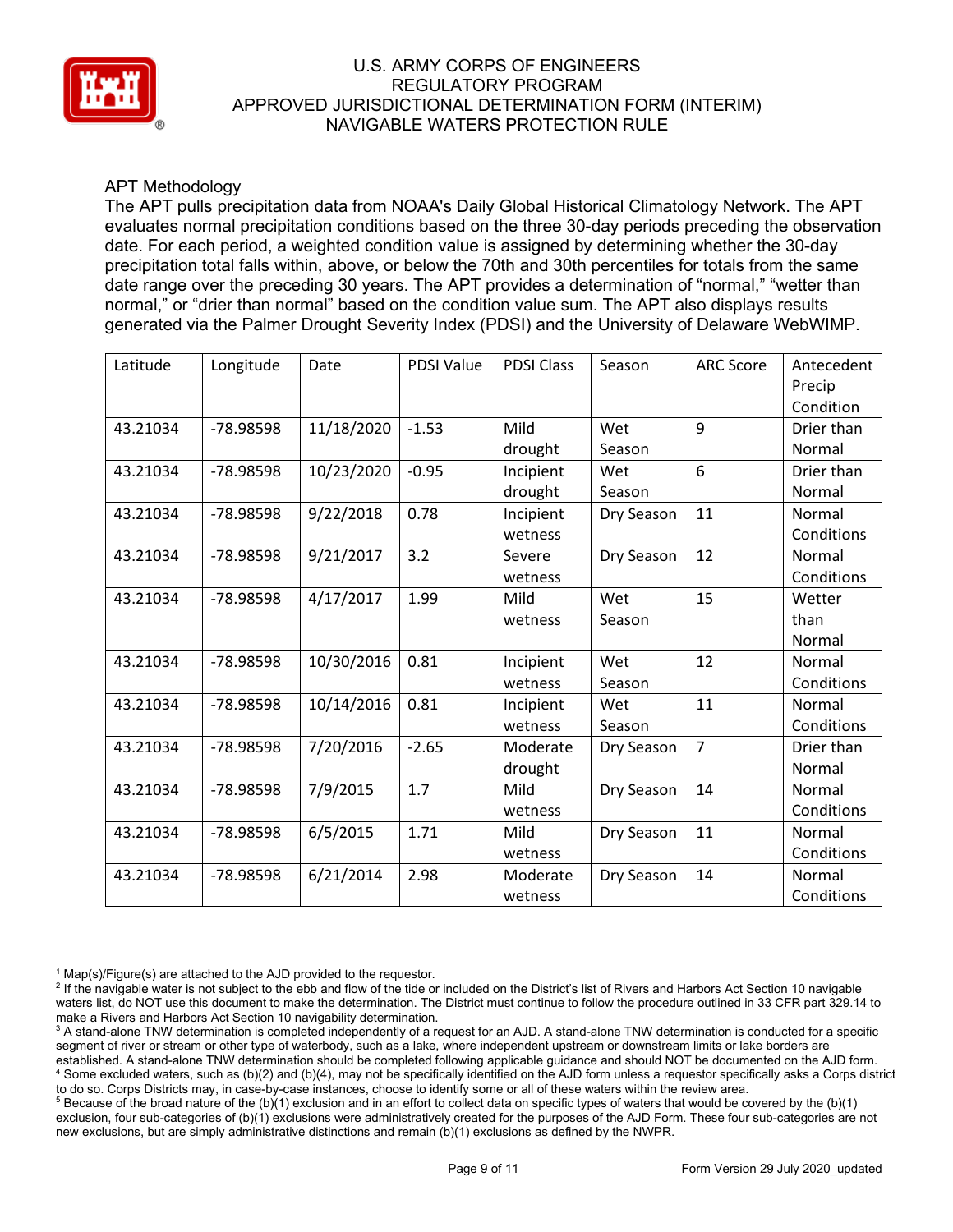

| 43.21034 | -78.98598 | 5/4/2013  | 0.15    | Normal   | Dry Season | 14               | Normal     |
|----------|-----------|-----------|---------|----------|------------|------------------|------------|
|          |           |           |         |          |            |                  | Conditions |
| 43.21034 | -78.98598 | 4/23/2013 | 0.24    | Normal   | Wet        | 11               | Normal     |
|          |           |           |         |          | Season     |                  | Conditions |
| 43.21034 | -78.98598 | 10/5/2011 | 3.41    | Severe   | Wet        | 15               | Wetter     |
|          |           |           |         | wetness  | Season     |                  | than       |
|          |           |           |         |          |            |                  | Normal     |
| 43.21034 | -78.98598 | 7/30/2009 | 3.38    | Severe   | Dry Season | 17               | Wetter     |
|          |           |           |         | wetness  |            |                  | than       |
|          |           |           |         |          |            |                  | Normal     |
| 43.21034 | -78.98598 | 10/6/2008 | 2.99    | Moderate | Wet        | 13               | Normal     |
|          |           |           |         | wetness  | Season     |                  | Conditions |
| 43.21034 | -78.98598 | 8/9/2007  | $-2.39$ | Moderate | Dry Season | 9                | Drier than |
|          |           |           |         | drought  |            |                  | Normal     |
| 43.21034 | -78.98598 | 6/4/2006  | 0.33    | Normal   | Dry Season | 10               | Normal     |
|          |           |           |         |          |            |                  | Conditions |
| 43.21034 | -78.98598 | 4/19/2006 | $-1.13$ | Mild     | Wet        | $\boldsymbol{9}$ | Drier than |
|          |           |           |         | drought  | Season     |                  | Normal     |
| 43.21034 | -78.98598 | 11/7/2002 | $-1.6$  | Mild     | Wet        | 11               | Normal     |
|          |           |           |         | drought  | Season     |                  | Conditions |
| 43.21034 | -78.98598 | 3/27/1995 | $-1.26$ | Mild     | Wet        | 11               | Normal     |
|          |           |           |         | drought  | Season     |                  | Conditions |
| 43.21034 | -78.98598 | 6/20/1990 | 1.93    | Mild     | Dry Season | 15               | Wetter     |
|          |           |           |         | wetness  |            |                  | than       |
|          |           |           |         |          |            |                  | Normal     |
| 43.21034 | -78.98598 | 5/3/1985  | $-1.24$ | Mild     | Dry Season | 9                | Drier than |
|          |           |           |         | drought  |            |                  | Normal     |
| 43.21034 | -78.98598 | 9/27/1956 | 2.83    | Moderate | Dry Season | 18               | Wetter     |
|          |           |           |         | wetness  |            |                  | than       |
|          |           |           |         |          |            |                  | Normal     |
| 43.21034 | -78.98598 | 3/19/1944 | 0.23    | Normal   | Wet        | 11               | Normal     |
|          |           |           |         |          | Season     |                  | Conditions |
| 43.21034 | -78.98598 | 4/23/1942 | $-0.46$ | Normal   | Wet        | 12               | Normal     |
|          |           |           |         |          | Season     |                  | Conditions |

<sup>1</sup> Map(s)/Figure(s) are attached to the AJD provided to the requestor.<br><sup>2</sup> If the navigable water is not subject to the ebb and flow of the tide or included on the District's list of Rivers and Harbors Act Section 10 nav waters list, do NOT use this document to make the determination. The District must continue to follow the procedure outlined in 33 CFR part 329.14 to make a Rivers and Harbors Act Section 10 navigability determination.

<sup>3</sup> A stand-alone TNW determination is completed independently of a request for an AJD. A stand-alone TNW determination is conducted for a specific segment of river or stream or other type of waterbody, such as a lake, where independent upstream or downstream limits or lake borders are established. A stand-alone TNW determination should be completed following applicable guidance and should NOT be documented on the AJD form. <sup>4</sup> Some excluded waters, such as (b)(2) and (b)(4), may not be specifically identified on the AJD form unless a requestor specifically asks a Corps district to do so. Corps Districts may, in case-by-case instances, choose to identify some or all of these waters within the review area.